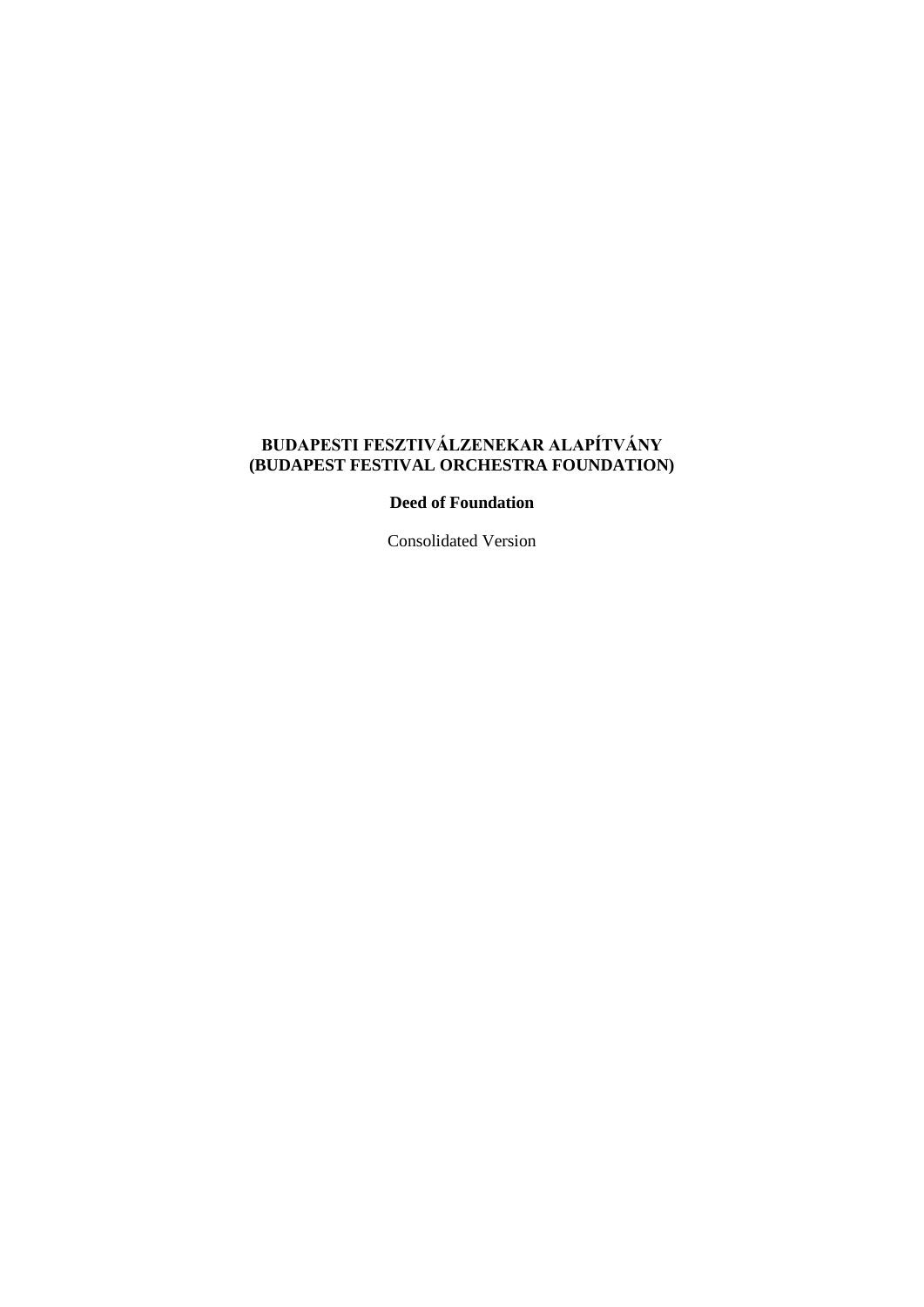In this Deed of Foundation the Founder designated below hereby establishes a foundation to pursue a long-term public interest and to make available the assets required to achieve the purpose of the foundation. The Foundation is a legal person.

# **I. The Foundation's details:**

| 1.) Founder: | Budapesti Fesztiválzenekar Egyesület (Budapest Festival Orchestra |
|--------------|-------------------------------------------------------------------|
|              | Association; reg. no.: 1925, Order No. of the Metropolitan Court: |
|              | 13.Pk.61378/90).                                                  |
|              |                                                                   |

2.) Foundation's name: Budapest Festival Orchestra Foundation

#### 3.) Registered office of the H-1034 Budapest, Bécsi út 126, Hungary Kiscelli Office Building, Foundation: first floor*<sup>1</sup>*

4.) Purpose of the Foundation<sup>2</sup>: to operate the Budapest Festival Orchestra in order to promote the Hungarian musical culture, in particular to develop the highest possible standard of musical life in Budapest, and to provide support to establish the conditions required for the Operation of the Foundation.

> The Foundation is engaged in public-benefit activities in connection with the public function:

- determined in paragraphs a)-b) of Section 121 of Act XX of 1991 to support the maintenance of community cultural traditions and values, the activities of communities organized for education and social life, and the achievement of cultural purposes to improve people's life; in addition, to support art institutions, public art initiatives to facilitate artistic creation and to help the creation and preservation of artistic values;
- for cultural service, in particular to ensure the public library services; to support film theatre and performing arts organizations, to protect the cultural heritage; to support the domestic public cultural activities determined in point 7 of Section 13(1) of Act CLXXXIX of 2011,
- determined in Subsection 7 of Section 3 of the Act XCIX of 2008 to operate performing arts organizations in order to promote the enforcement of the right to education set forth in the Constitution of Hungary.

| 5.) Foundation's duration:                         | the Foundation is established for an indefinite period of time.                                                                                                                                     |
|----------------------------------------------------|-----------------------------------------------------------------------------------------------------------------------------------------------------------------------------------------------------|
| 6.) Foundation's<br>representatives <sup>3</sup> : | - the Chairman of the Board of Trustees of the Foundation,<br>- Managing Director and the Deputy Managing Director (if such is<br>appointed); and<br>an amplayse appointed by the Deand of Tweeters |

<sup>-</sup> an employee appointed by the Board of Trustees.

<sup>1</sup> Amended by the Founder's Resolution No. 4/2020.08.28.

<sup>2</sup> Amended by the Founder's Resolution No. 2/2014.05.09.

<sup>3</sup> Amended by the Founder's Resolution No. 1/2018.04.06.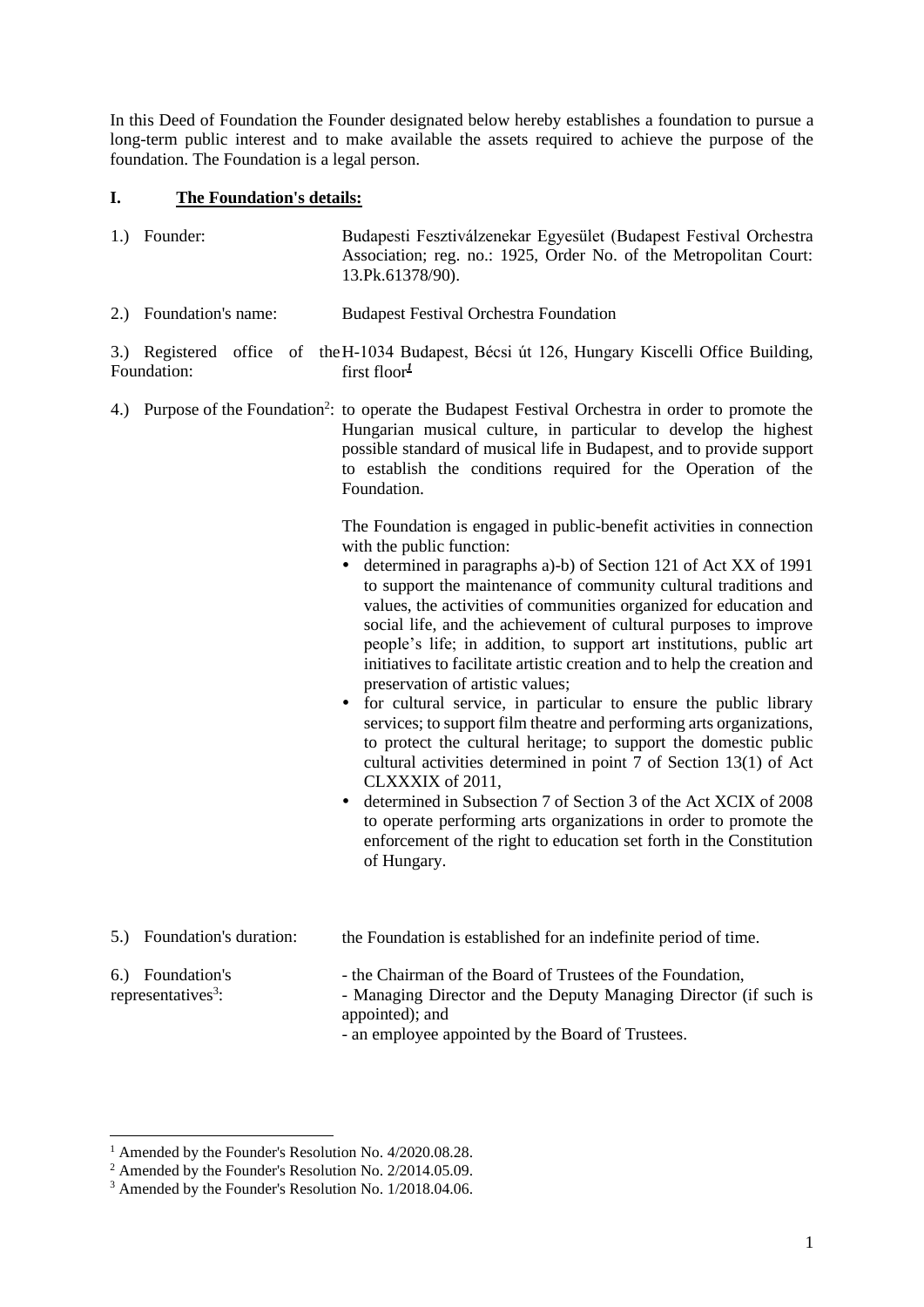# **II. Operation of the Foundation<sup>4</sup> :**

- 1.) The Foundation's revenue is derived from:
	- the assets assigned to the Foundation by the Founder and the management thereof
	- donations (payments) from Hungarian or foreign legal persons and private individuals joining the Foundation
	- state and local government aid
	- other sources.

The Foundation only carries out business activities on an ad-hoc and supplementary basis, and only to achieve its public-benefit purposes, which can never be jeopardized as a result. Any profit generated during its operations is not distributed, but instead is used for cultural public-benefit activities. The Foundation is authorized to conduct financial management activity, with the condition that it must prepare a financial management policy before carrying out such activities. The investment policy is approved by the Board of Trustees after seeking the opinion of the Supervisory Board. Investment activities may be carried out for financial management purposes and may include activities carried out in conjunction with securities.

In order to define the scope of the financial management activities, the Board of Trustees will adopt a resolution in accordance with the financial management policy on 15 December every year. Such resolution authorizes the Managing Director to carry out activities related to securities for financial management purposes.

2.) The initial capital of the Foundation is HUF 100,000 (one hundred thousand Hungarian forints) as provided by the Founder within 15 days of the registration of the Foundation.

In pursuing its purposes, the Foundation may only use the interest on the HUF 75,000,000 contribution (seventy-five million Hungarian forints) provided by Budapest Bank Rt. following the registration of the Foundation. This restriction does not affect the utilization of other contributions.

3.) Other resources:

The Foundation may generate revenue from various concerts and other musical activities to maintain its operations. As part of this activity, the Budapest Festival Orchestra operated by the Foundation regularly gives concerts in Budapest and, as a representative of Hungarian culture, it also regularly performs outside of Hungary in major centers, series and festivals of the international music scene.

4.) State aid:

The Foundation is entitled to receive state aid.

5.) Utilization of the Foundation's assets<sup>5</sup>:

The return on the Foundation's assets and other income paid to the Foundation may be utilized at the discretion of the Managing Director in line with the purposes of the Foundation and based on the annual plan.

The utilization of assets must be reviewed each year, retrospectively, by the Board of Trustees.

The Managing Director shall prepare the annual plan and budget of the Orchestra. The Board of Trustees shall approve the annual budget and each year shall review the implementation of the plan retrospectively in accordance with the financial legislation in force.

<sup>4</sup> Amended by the Founder's Resolution No. 8/2020.08.28.

<sup>5</sup> Amended by the Founder's Resolution No. 1/2018.04.06.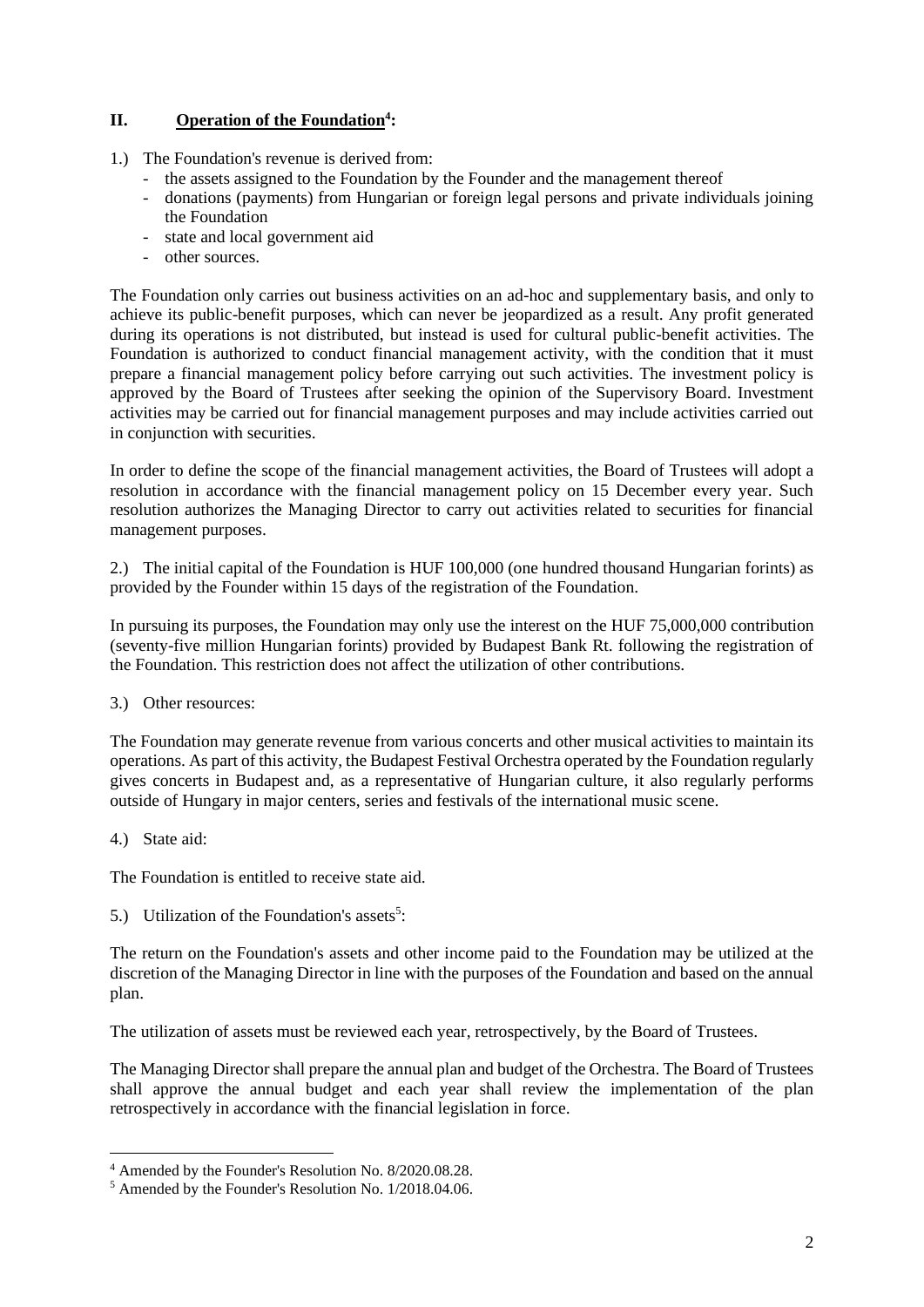# **III. Organization of the Foundation**

#### 1. Board of Trustees

The members of the Board of Trustees of the Foundation were appointed by the Founder and the Mayor of Budapest upon the establishment of the Foundation. The first meeting of the Board of Trustees was convened by the Mayor of Budapest; during its first meeting the Board of Trustees accepted its rules of procedure, based on which it holds its meetings and carries out its activities.

# **Obligations and tasks of the Board of Trustees<sup>6</sup>**

#### *Main tasks of the Board of Trustees:*

- 1.) To increase the financial resources of the Foundation in line with its purpose;
- 2.) To check retrospectively each year the general artistic activities of the Foundation, based on the purposes of the Foundation.
- 3.) To appoint or to remove the Music Director of the Orchestra,
- 4.) To appoint or to remove the Managing Director of the Orchestra;
- 5.) To approve the annual budget and the annual report, and to accept the public-benefit status report prepared simultaneously;
- 6.) To approve the employment of the person(s) responsible for the financial and/or economic activities of the Foundation.

The Board of Trustees is responsible for approving the individual / certain programs (projects) related to the management of the Foundation and for adopting decisions in general asset management related matters in accordance with the Foundation's purposes.

The Board of Trustees may establish sub-committees to handle the above mentioned programs. The members, numbers and duties of sub-committees, as well as the rules of operation of the sub-committees, shall be determined by the members of the Board of Trustees with a simple majority.

# *Members of the Board of Trustees*

The members of the Board of Trustees are appointed by the Founder for a set period of maximum 5 years.<sup>7</sup>

A person who is subject to the prohibitions set forth in Section 3:22 of the Civil Code;

- is a close relative or domestic partner of the Founder or any member of the Board of Trustees;
- is in employment with the Foundation to perform an activity other than his/her assignment or is in any other work-related legal relationship, or the relative of such person;
- benefits from the target-specific assistance of the Foundation, or is the beneficiary of the Foundation, or is the relative of such person;
- for a period of three years after the dissolution of another public-benefit organization, previously served as an executive officer for at least one year within a two-year period prior to the dissolution of such public-benefit organization:
	- a) which was terminated without succession without settling any tax and customs debt owed to the state tax and customs authority;
	- b) against whom significant tax arrears have been assessed by the state tax and customs authority;

<sup>6</sup> Amended by the Founder's Resolution No. 10/2020.08.28.

<sup>7</sup> Amended by the Founder's Resolution No. 1/2014.05.09.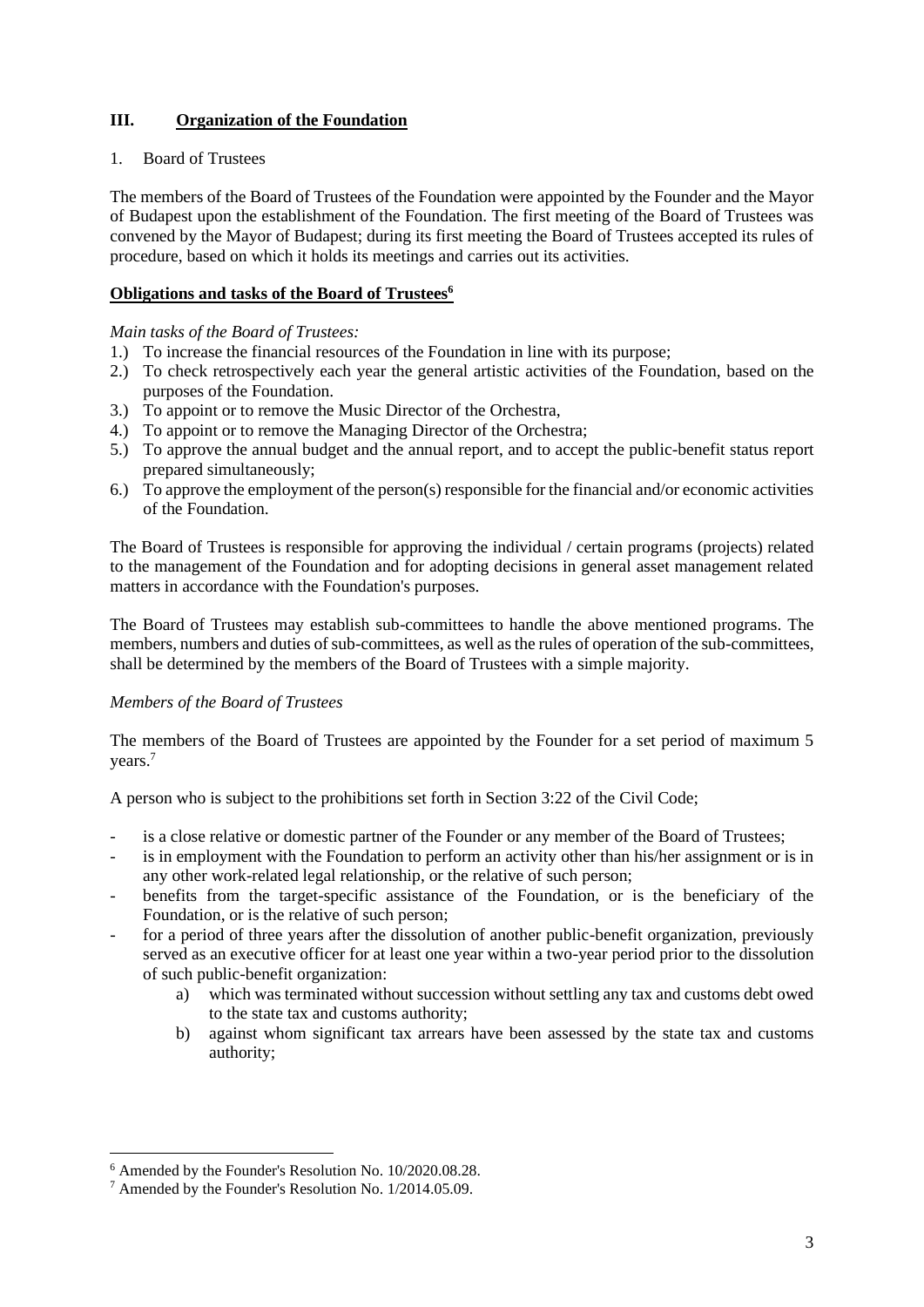c) that was sanctioned previously by the state tax and customs authority by store closure, or received a financial penalty imposed in lieu of such store closure; or whose tax number the state tax and customs authority has suspended or withdrawn pursuant to the Act on the Rules of Taxation; cannot be the member of the Board of Trustees.<sup>8</sup>

The members of the Board of Trustees shall report as per the Founder's request. The Founder shall evaluate the work of the Board of Trustees and Foundation-related activities based on the reports and afterwards shall adopt a decision on the composition of the Board of Trustees.

# *The Board of Trustees consists of at least five (5) members<sup>9</sup>*

During the existence of the Foundation, the Budapest Festival Orchestra Association shall be represented by 1 (one) full member on the Board of Trustees. The Founder and their close relatives may not have a majority on the Board of Trustees.<sup>10</sup>

The members of the Board of Trustees (with the names and addresses indicated) are listed in the Annex of this Deed of Foundation.<sup>11</sup>

The Chairman and Deputy Chairman of the Board of Trustees is appointed by the Founder.<sup>12</sup>

The members of the Board of Trustees can put forward their own recommendations to the Founder, through a resolution adopted with a simple majority, for the appointment of a person to the Board of Trustees or for their removal from it (as a result of the evaluation of the report).

# *Members of the Board of Trustees receive no remuneration from the Foundation for their work.<sup>13</sup>*

The mandate of members of the Board of Trustees terminates:

a) upon the expiry of the term of the mandate in the case of mandates for a definite period of time;

b) if the mandate is subject to some terminating condition, when the condition is fulfilled;

c) by removal;

d) upon resignation;

e) upon death or dissolution of the executive officer without succession;

f) if the executive officer's legal capacity is limited, meaning that he/she cannot discharge his/her functions;

g) upon the occurrence of any grounds for exclusion or any reason which gives rise to a conflict of interest.

The holder of the Founder's right is entitled to remove the member of the Board of Trustees before the expiry of his/her mandate in the case of a direct endangerment to the achievement of the Foundation's purposes.<sup>14</sup>

# *Meeting of the Board of Trustees*

The Meeting of the Board of Trustees shall be held at least once (1) every year, and is convened by the Chairman of the Board of Trustees. Any member of the Board of Trustees is entitled to request the convening of the Meeting of the Board of Trustees, and in doing so must indicate the purpose and the reason. In the case of such a request, the Chairman of the Board of Trustees has to convene the meeting within 8 (eight) days from the receipt of the request. If the Chairman of the Board of Trustees fails to

<sup>8</sup> Amended by the Founder's Resolution No. 2/2014.05.09.

<sup>9</sup> Amended by the Founder's Resolution No. 2/2020.08.28.

<sup>&</sup>lt;sup>10</sup> Amended by the Founder's Resolution No. 1/2014.05.09.

<sup>&</sup>lt;sup>11</sup> Amended by the Founder's Resolution No. 1/2018.04.06.

<sup>&</sup>lt;sup>12</sup> Amended by the Founder's Resolution No. 1/2014.05.09.

<sup>&</sup>lt;sup>13</sup> Amended by the Founder's Resolution No. 2/2020.08.28.

<sup>&</sup>lt;sup>14</sup> Enacted by the Founder's Resolution No. 1/2014.12.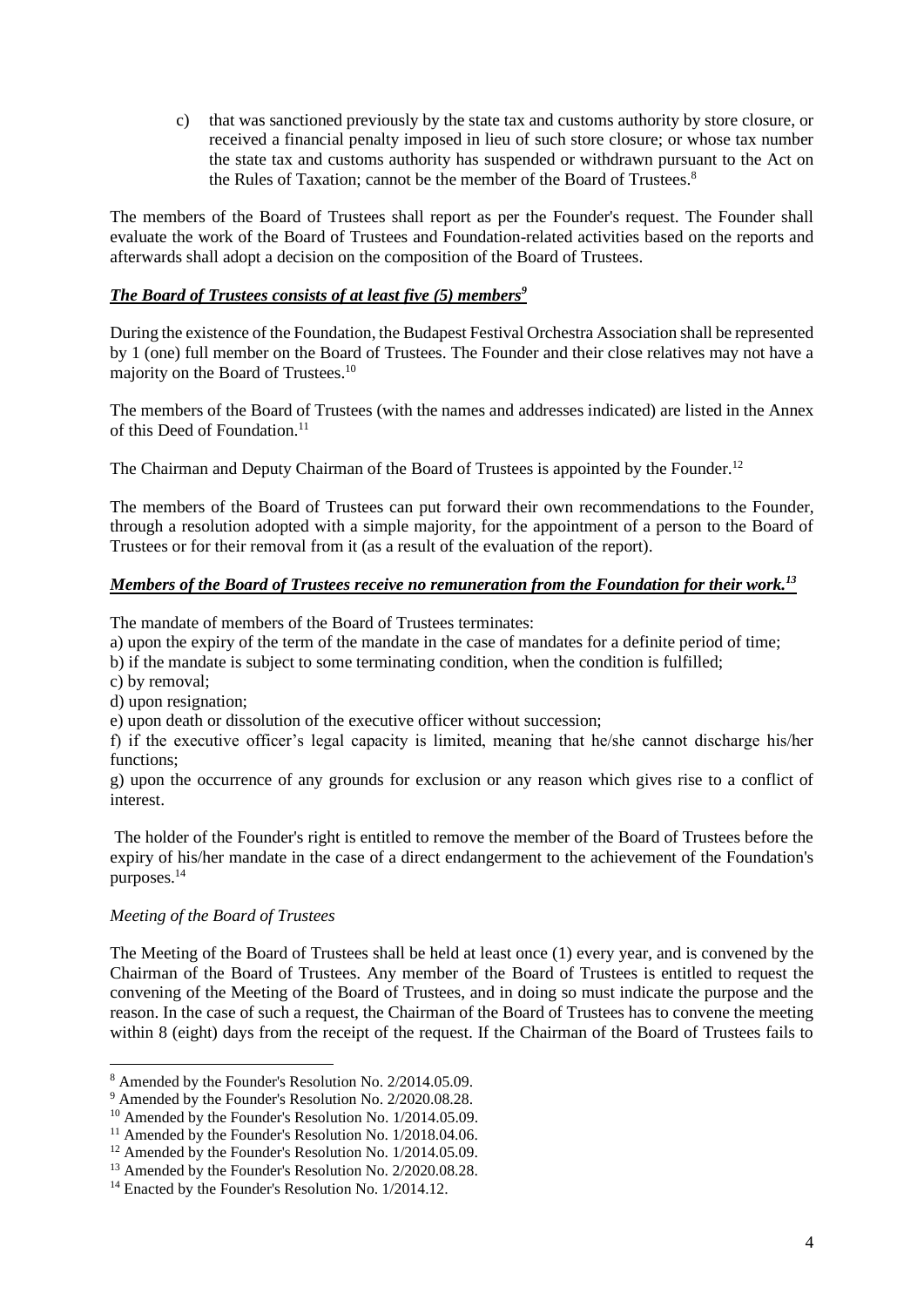fulfil this obligation, the requesting member of the Board of Trustees is entitled to convene the meeting of the Board of Trustees.<sup>15</sup>

The meeting of the Board of Trustees may be convened by the Chairman of the Board of Trustees, in case of his/her unavailability, the Deputy Chairman, or if no Deputy Chairman has been appointed, the member of the Board of Trustees invited to do so by the Chairman, the senior member of the Board of Trustees.<sup>16</sup>

The Meeting of the Board of Trustees shall be called by means of a written invitation indicating the agenda, which should be sent 8 (eight) days prior to the Meeting of the Board of Trustees. Furthermore, the invitation shall also define the venue and the time of the reconvened meeting should meeting fail to have a quorum, and a notice that the reconvened meeting will have a quorum regarding the original agenda notwithstanding the number of members present.<sup>17</sup>

If the person eligible to participate in the meeting has provided an email address, the invitation shall be delivered by the Chairman of the Board of Trustees electronically, and the electronic communication shall be sent within the date indicated in the previous paragraph from the email address provided and used by it to the email address provided by the persons eligible to participate in the meeting. The delivery date and time of the invitation shall be the sending date and time of the electronic mail containing the invitation $18$ 

The email address specified by the Chairman of the Board of Trustees or the person eligible to participate shall be deemed a data suitable for identifying the Chairman of the Board of Trustees or the person eligible to participate, to which only such person has access.<sup>19</sup>

The Chairman of the Board of Trustees is required to retain the electronic email containing the invitation delivered subject to the above, to ensure that the content of the invitation be recreated.<sup>20</sup>

The meetings of the Board of Trustees are public.

The meeting of the Board of Trustees has a quorum if more than half of the members of the Board of Trustees are present.<sup>21</sup>

A member of the Board of Trustees is entitled to exercise his/her member's rights in the Meeting by way of using electronic communication devices instead of attending in person, provided that such electronic communication equipment continually ensures the identification of the member and the mutual and unrestricted communication between the members. The discussions and the resolutions of the Meetings held by way of electronic communication devices shall be recorded so that they can be retrieved at any time in the future. Where a resolution adopted at the meeting of the Board of Trustees has to be submitted to the Court that keeps the registry of civil organizations, the minutes of the meeting shall be recorded and they shall be signed by the Chairman of the Board of Trustees.<sup>22</sup>

Meetings reconvened due to lack of quorum have a quorum notwithstanding the number of members present.<sup>23</sup> The reconvened meeting may even be held on the day of the postponed meeting on the

<sup>15</sup> Amended by the Founder's Resolution No. 1/2014.05.09.

<sup>&</sup>lt;sup>16</sup> Amended by the Founder's Resolution No. 2/2020.08.28.

<sup>&</sup>lt;sup>17</sup> Amended by the Founder's Resolution No. 2/2020.08.28.

<sup>18</sup> Amended by the Founder's Resolution No. 2/2020.08.28.

<sup>&</sup>lt;sup>19</sup> Amended by the Founder's Resolution No. 2/2020.08.28.

<sup>20</sup> Amended by the Founder's Resolution No. 2/2020.08.28.

<sup>21</sup> Amended by the Founder's Resolution No. 1/2014.05.09.

<sup>&</sup>lt;sup>22</sup> Amended by the Founder's Resolution No. 1/2014.05.09.

<sup>23</sup> Amended by the Founder's Resolution No. 1/2014.05.09.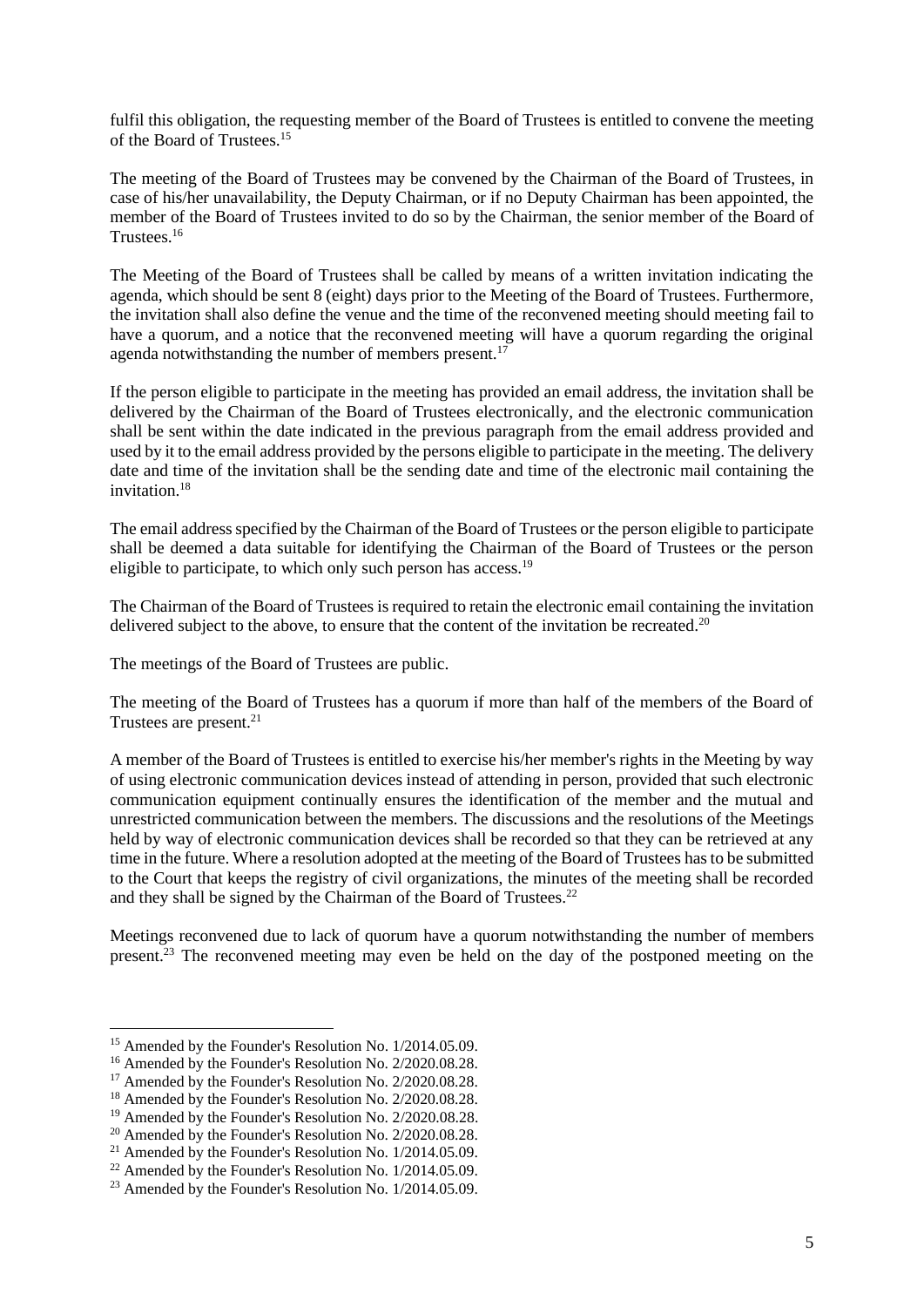condition that there should be at least 30 minutes between the time of the original meeting and the reconvened one.<sup>24</sup>

The resolutions of the Board of Trustees are adopted with a simple majority of the members present. In case of a tied vote, the proposal may submitted by the Chairman at the same or the following meeting of the Board of Trustees for repeated vote, and the Chairman may also order a secret or a written vote after the meeting of the Board of Trustees. If the second vote brings a tie, the proposal shall be considered dismissed.<sup>25</sup>

In case difficulties arise in connection with convening the Board of Trustees, the Chairman may order the adoption of a resolution in writing.

Records shall be kept on the decisions of the Board of Trustees, their content, date, scope, the numbers and the names of those voting for and against the decisions; those affected by the decisions shall be informed in writing without delay. The decisions must be published on the website of the Foundation within 15 days of their adoption. Persons are prohibited to vote in connection with a resolution of the Board of Trustees, if by virtue of such resolution: (i) the person is released from obligations or responsibility, or (ii) the person gains any other benefit, or the person has any other interest in the transaction to be concluded. Any non-pecuniary service that is available to the general public within the framework of the Foundation's target-specific assistance shall not be construed as a benefit.<sup>26</sup>

The Music Director of the Orchestra and the Managing Director shall participate in the meetings of the Board of Trustees, without voting rights. Any person who is construed as necessary, and is invited by the Chairman of the Board of Trustees or the Music Director, may be present in the meetings of the Board of Trustees on an ad-hoc or permanent basis, without voting rights.

The Foundation is represented by the Chairman of the Board of Trustees who executes the resolutions of the Board of Trustees; between meetings of the Board of Trustees he makes decisions in all issues that do not fall under the exclusive competence of the Board of Trustees or the Orchestra's management.

If the Chairman is unable to discharge his/her duties, his /her tasks shall be performed by the Deputy Chairman, or if no Deputy Chairman has been appointed, the member of the Board of Trustees invited by the Chairman.<sup>27</sup>

The Board of Trustees may authorize employees to represent the Foundation, and should state the method and the scope of the exercising of the representation right by indicating relevant matters. When designating the scope of matters, the Board of Trustees cannot provide a right to general authorization to any employee.<sup>28</sup>

2. Council of the Board of Trustees

The Council of the Board of Trustees consists of the Chairman and Deputy Chairman (if one is appointed)<sup>29</sup> of the Board of Trustees, and a member representing the Founder. The task of the Council is to advise both the Chairman and the Board of Trustees, and to help them in the preparation of decisions. The meetings of the Council are convened – at the request of any council member - by the Chairman. The Council adopts its decision with a simple majority, otherwise it defines its own rules of operation.

<sup>24</sup> Amended by the Founder's Resolution No. 2/2020.08.28.

<sup>&</sup>lt;sup>25</sup> Amended by the Founder's Resolution No. 2/2020.08.28.

<sup>26</sup> Amended by the Founder's Resolution No. 2/2014.05.09.

<sup>27</sup> Amended by the Founder's Resolution No. 2/2020.08.28.

<sup>28</sup> Amended by the Founder's Resolution No. 2/2013.11.14.

<sup>29</sup> Amended by the Founder's Resolution No. 2/2020.08.28.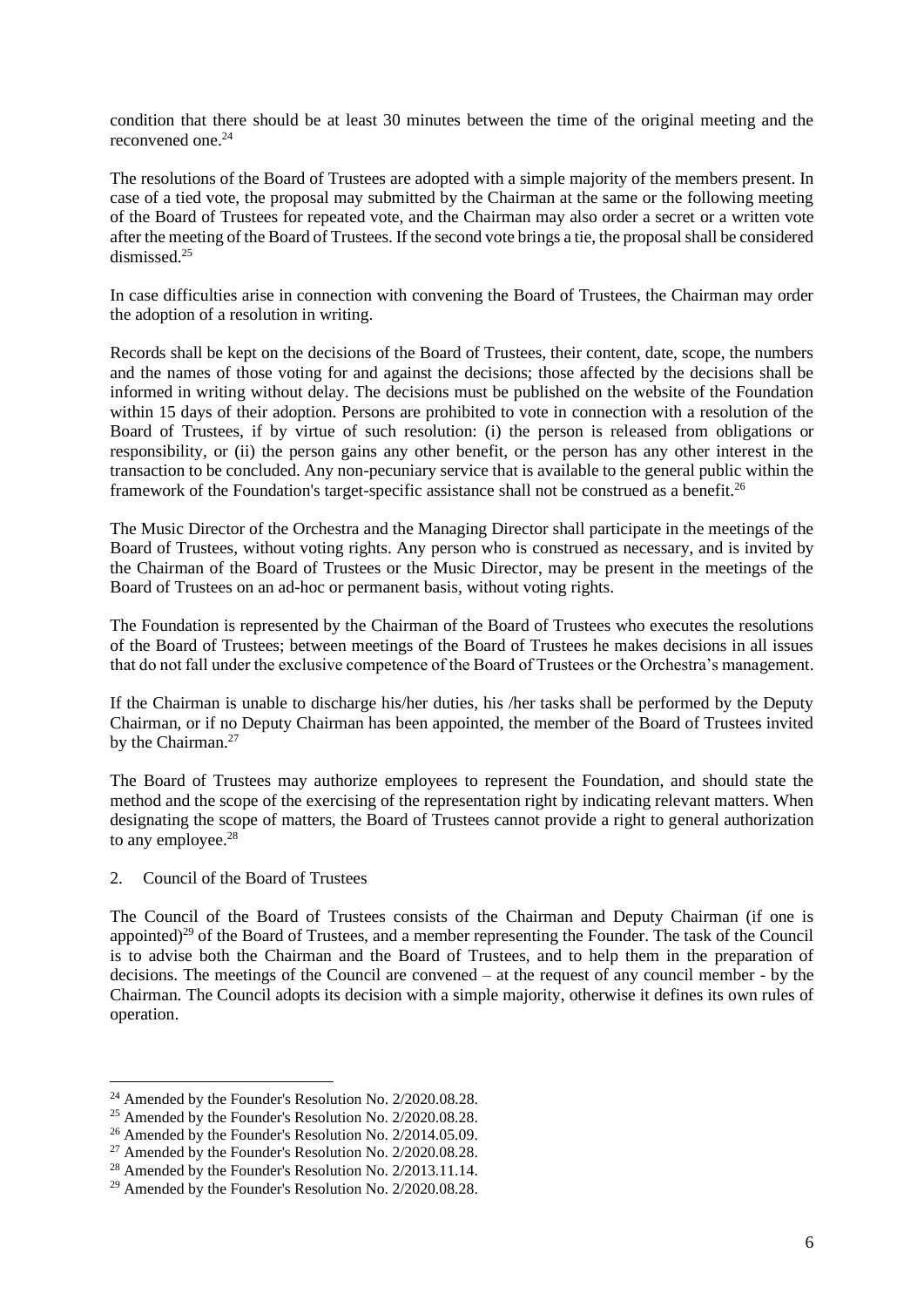#### 3. Board Secretary<sup>30</sup>

The Board of Trustees may elect a Board Secretary to carry out - along with the Chairman and Deputy Chairman of the Board of Trustees - all tasks related to convening, organizing and documenting the meetings of the Board of Trustees. The Board Secretary shall be compensated for this activity as determined by the Board of Trustees.

#### 4. Supervisory Board

The Supervisory Board is the supervisory body of the Foundation. This body is independent of the Board of Trustees and consists of at least 3 members.<sup>31</sup>

A person may not be a member of the Supervisory Board or an auditor of the Foundation if the person is:

- a) chairman or member of the decision making or the executive body;
- b) in a employment relationship or other relationship for the purpose of conducting work that is aimed at performing tasks outside of the scope of his/her present mandate, if there is no statutory provision to the contrary;
- c) a receiver of the Foundation's target-specific assistance, excluding the cases of non-pecuniary service that are available to the general public;
- d) a close relative of the persons defined in paragraphs a)-c).<sup>32</sup>

The Supervisory Board defines its own agenda.

The Supervisory Board monitors the operations and the management of the Foundation. In the sphere of this activity it may request reports from the Board of Trustees, information from the employees of the Foundation, and it may view and examine the documents of the Foundation and the Board of Trustees as well as the books of the Foundation.

Members of the Supervisory Board may participate in the meetings of the Board of Trustees with consultation rights.

The Supervisory Board shall notify the Board of Trustees and initiate its convocation if it learns:

- of any violation of law in the course of the Foundation's operation or any other event (negligence) severely affecting the interests of the Foundation, where a decision from the Board of Trustees is required to eliminate, overcome or alleviate any resulting consequences, or
- of any fact establishing the liability of Board of Trustees or Supervisory Board members.

The Board of Trustees shall be convened within 30 days if requested by the Supervisory Board. In case this deadline lapses, the Supervisory Board is entitled to convene the Board of Trustees.

If the Board of Trustees does not take the action necessary to ensure that lawful operations are restored, the Supervisory Board must notify the legal supervisory body.

- 5. Management of the Orchestra
- 5.1 The Managing Director and the Deputy Managing Director<sup>33</sup>

<sup>30</sup> Amended by the Founder's Resolution No. 1/2018.04.06.

<sup>&</sup>lt;sup>31</sup> Amended by the Founder's Resolution No. 2/2020.08.28.

<sup>&</sup>lt;sup>32</sup> Amended by the Founder's Resolution No. 2/2014.05.09.

<sup>&</sup>lt;sup>33</sup> Amended by the Founder's Resolution No. 9/2020.08.28.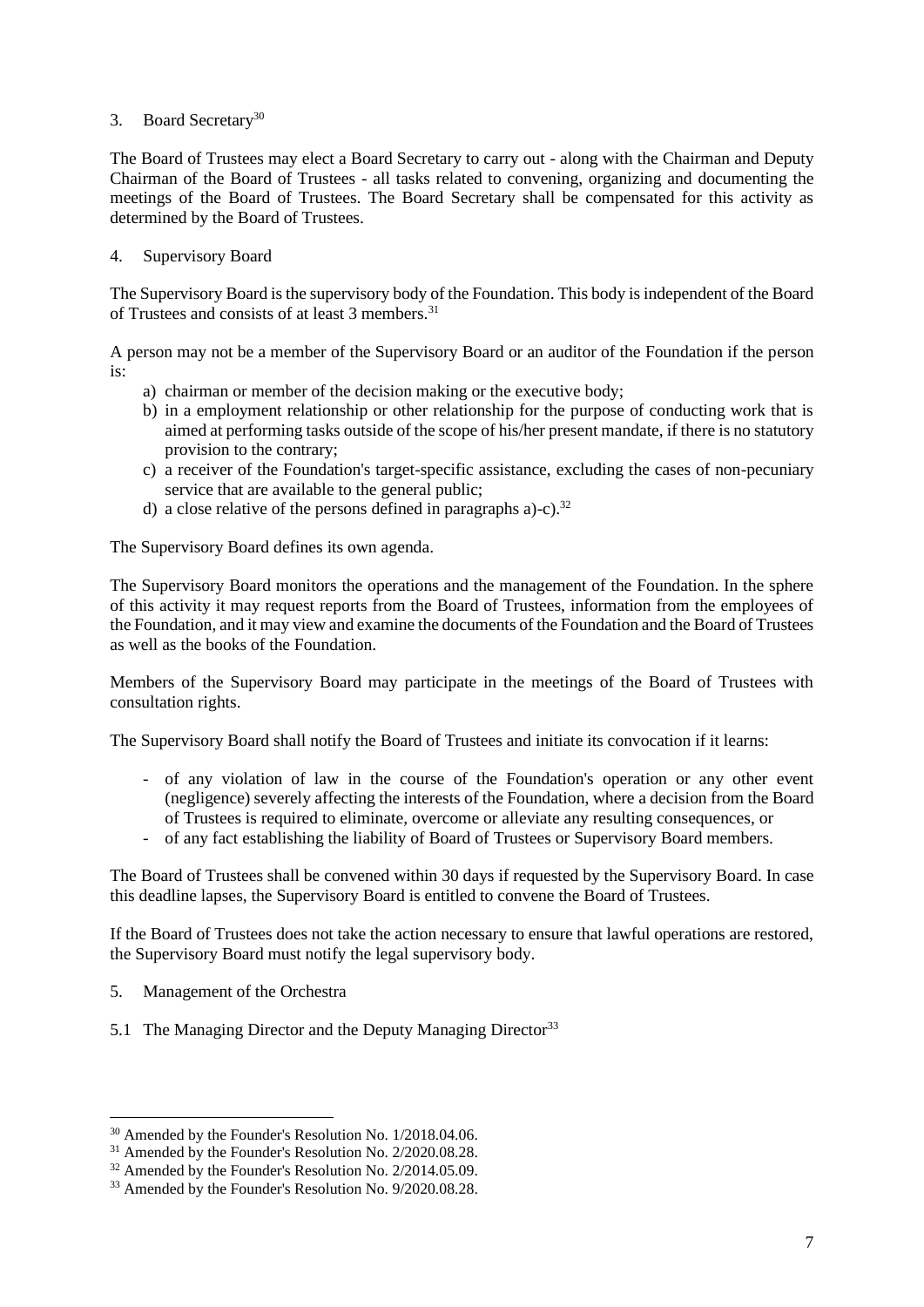For the purposes of carrying out administrative tasks, the Board of Trustees shall appoint a Managing Director and, if necessary, a Deputy Managing Director for an indefinite period<sup>34</sup> from among the employees of the Foundation in a resolution adopted with a simple majority, in order to organize and manage the activity of the Orchestra.

The Managing Director and the Deputy Managing Director are executive officers. The Managing Director and the Deputy Managing Director are the legal representatives of the Foundation and independently exercise their authority to represent. Limitations to the representative authority of the Managing Director or the Deputy Managing Director or setting a condition on or requiring an approval for their statement does not apply to third parties, unless the third party is or should be aware of the limitation or the necessity of the occurrence of the condition or the approval.

The Managing Director exercises the employer's rights with respect to employees, thereby it is authorized to hire and to remove employees.

The tasks of the Managing Director and the Deputy Managing Director:

- 1.) keeps the books of the Foundation,
- 2.) carries out the financial tasks related to managing the Foundation
- 3.) performs payments
- 4.) carries out any other tasks related to the activity of the Orchestra, as defined by the Board of Trustees;
- 5.) cooperates with the Music Director<sup>35</sup>
- 5.2 Music Director

The Board of Trustees shall appoint a Music Director for the artistic direction of the Orchestra, with resolution adopted with a simple majority, and the Managing Director must conclude a contract with the Music Director.<sup>36</sup>

Tasks of the Music Director:

- 1.) defining the artistic direction of the Orchestra and other activities related to the Orchestra,
- 2.) planning the programs of the Orchestra,
- 3.) cooperating with the Managing Director,
- 4.) defining the number of Orchestra members and choosing the members,
- 5.) contracting Orchestra members and making recommendations for terminating their contracts,
- 6.) conducting some of the concerts of the Orchestra, making proposals for contracting guest conductors for the other concerts.

The Managing Director and the Music Director shall cooperate during their work.

Any disputes between them shall be resolved amicably. If they are unable to reach an agreement they shall submit the dispute to the Board of Trustees for a decision.

# **IV. Dissolution of the Foundation**

- 1.) The Foundation shall cease to exist if
	- a) it has fulfilled its purpose,
	- b) the court dissolves the Foundation based on a petition by the public prosecutor's office if fulfilling the purpose of the Foundation becomes impossible,
	- c) the court finds that the managing body jeopardizes the purposes of the Foundation and the Founder does not nominate a new Board of Trustees,

<sup>&</sup>lt;sup>34</sup> Amended by the Founder's Resolution No. 6/2020.08.28.

<sup>&</sup>lt;sup>35</sup> Amended by the Founder's Resolution No. 11-12/2020.08.28.

<sup>36</sup> Amended by the Founder's Resolution No. 1/2014.05.09.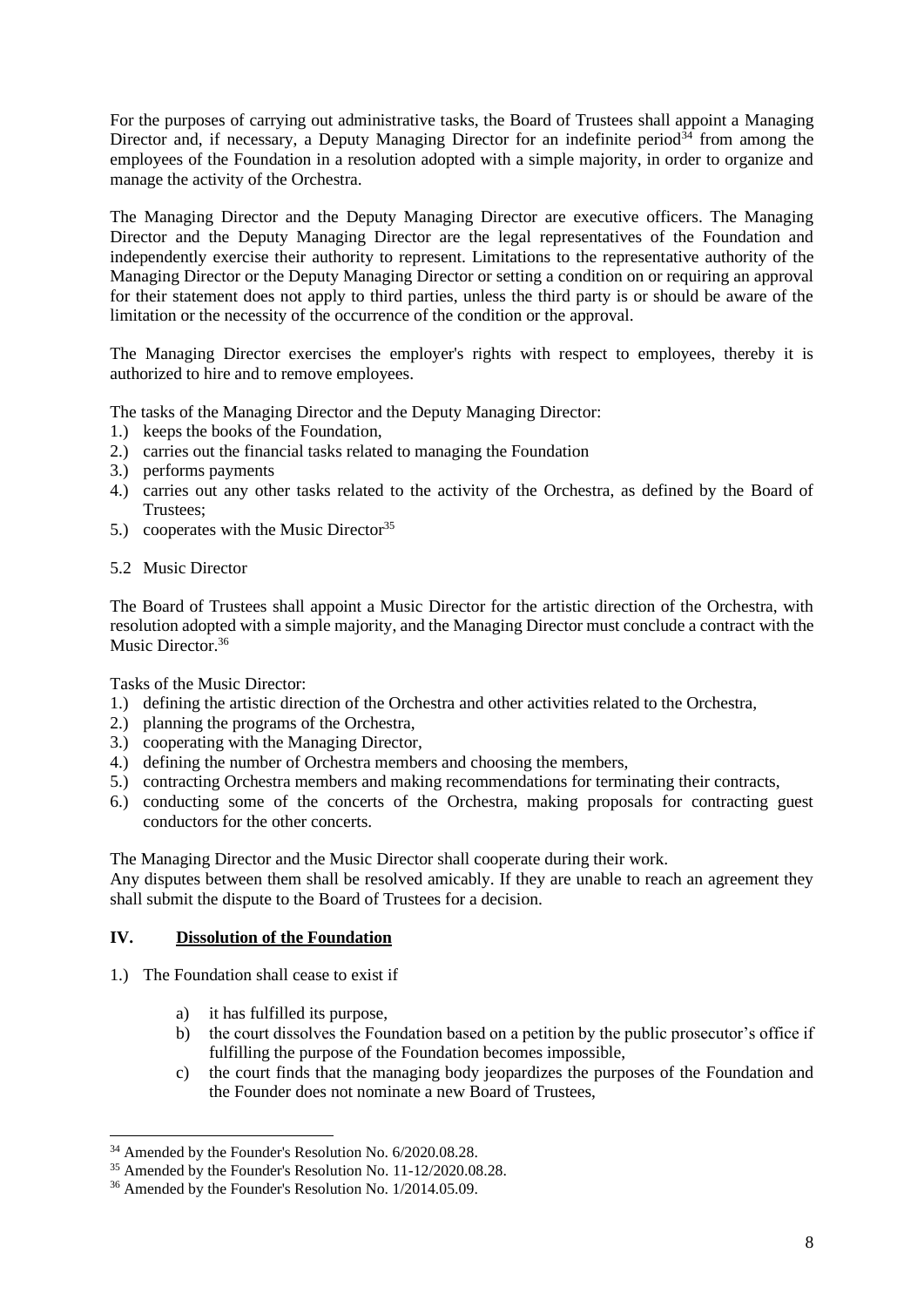- d) the court orders the merger of the foundations upon a joint request from the founders (joining another foundation or merging into another foundation).
- 2.) If the Foundation is dissolved without a legal successor, the Board of Trustees shall appoint one or more liquidators to assess the remaining assets of the Foundation. From the assets subsequently designated as available, the Founder is entitled to receive the initial capital provided to the Foundation, while any excess assets shall be used to support foundations pursuing similar objectives.

#### **V. Miscellaneous provisions**

- 1.) In order for this Deed of Foundation to become valid, it must be registered at the Municipal Court of Budapest.
- 2.) As of the date of this Deed of Foundation, the Founder is bound by their statements and is only relieved thereof if the registration is refused.
- 3.) The provisions of this Deed of Foundation may only be amended by the Founder. The Founder may take the amendments proposed by the Board of Trustees into account.
- 4.) The Foundation operates independently of all political parties, does not directly pursue any political activity and it does not provide funding for political parties.
- 5.) The operations of the Foundation are public, and it shall disclose the ways it receives and uses grants to achieve its objectives in its report in the manner required by law, and on its website. The Foundation guarantees the continuous accessibility of the data disclosed on its own webpage at least until the publication of data concerning the following second business year. Anyone may access the documents created in connection to the operation of the Foundation, the annual reports and the public benefit annexes, and may copy these at his/her own cost. Stakeholders may access the decision of the Board of Trustees adopted with respect to grants.<sup>37</sup>
- 6.) Issues not regulated in the Deed of Foundation shall be governed by the provisions of Act V of 2013 on the Civil Code (the Civil Code), Act CLXXV of 2011 on the Freedom of Association, on Public-Benefit Status, and on the Activities of and Support for Civil Society Organizations, Governmental Decree No. 350/2011. (XII. 30.) on the management of civil societies, collecting of funds, and certain questions considering the public benefit status, and all other prevailing statutory provisions considering the structure and operation of foundations.<sup>38</sup>

<sup>&</sup>lt;sup>37</sup> Amended by the Founder's Resolution No. 2/2014.05.09.

<sup>38</sup> Amended by the Founder's Resolution No. 1/2014.05.09.